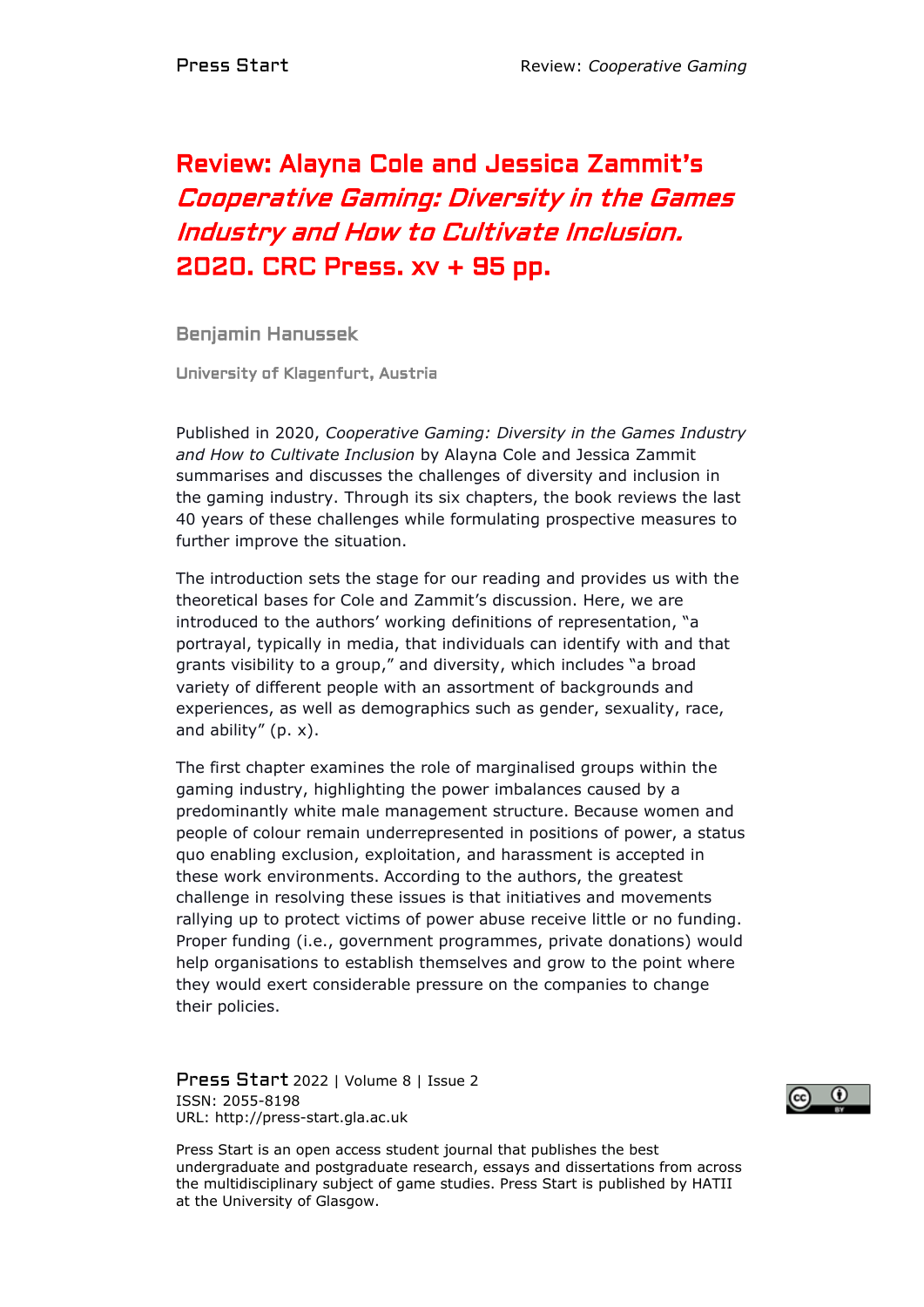In the second chapter, Cole and Zammit conclude that these exclusionary working environments have perpetuated expectations towards representation in games. These representations are primarily aimed at white male gamers with empowerment fetishism, or the fixation on deriving enjoyment through different forms of power, such as dominating other players and non-player characters or possessing rare and mighty items. Consequently, people who identify as women, trans, queer, disabled, or of colour are mainly cast as side roles that remain primarily "tokenistic or stereotypical" (p. 31). The situation has improved in the last few years, but as the authors note, AAA companies should more frequently capitalise on diverse casts to help "normalise the existence of marginalised people and create innovative experiences by telling unique stories" (p. 33).

In the third chapter, the heart of the book, Cole and Zammit express their core thought: Virtual diversity and inclusion in videogames can only be accomplished through real life diversity and inclusion in the companies producing these games. Having more progressive company cultures would not only produce more satisfactory products, but also better returns on investment for the companies themselves. Thus, concerted efforts towards diversity are not only good for cultural and representational impact, but also for big game companies' potential economic gain. The authors acknowledge, however, that Blizzard, Microsoft, Electronic Arts, and Ubisoft have been working on improving their working climate in the last few years, and the book presents these companies as case studies. These companies have been engaged in improving their hiring and promoting practices, internal policies and training practices, and establishing independent councils for marginalised groups. Yet, as the authors highlight, cultures do not change overnight, and these measures are expected to bear fruit in time. The aforementioned companies have nonetheless clearly communicated to the public their commitment to improving the situation. This, according to Cole and Zammit, is an important part of keeping these companies accountable.

That being said, the book was published in 2020 and uses Blizzard as a positive example of a corporate culture that is improving. In light of the recent sexual harassment allegations that pushed a female employee to commit suicide at a company retreat (Brooks, 2021), we must rethink how much we really can know about an industry that hides behind its opaque fortress of non-disclosure agreements. Instead of pushing companies to make promises that they may not hold, it might be more fruitful to create actual legislation that forces companies to full transparency in these matters. The case of *California Department of Fair Employment and Housing v. Activision Blizzard* reveals that with limited or no direct inside access to the industry, the possible conclusions we can draw from what we as researchers know of videogame production must be critically reviewed.

Press Start 2022 | Volume 8 | Issue 2 ISSN: 2055-8198 Page 116 URL: http://press-start.gla.ac.uk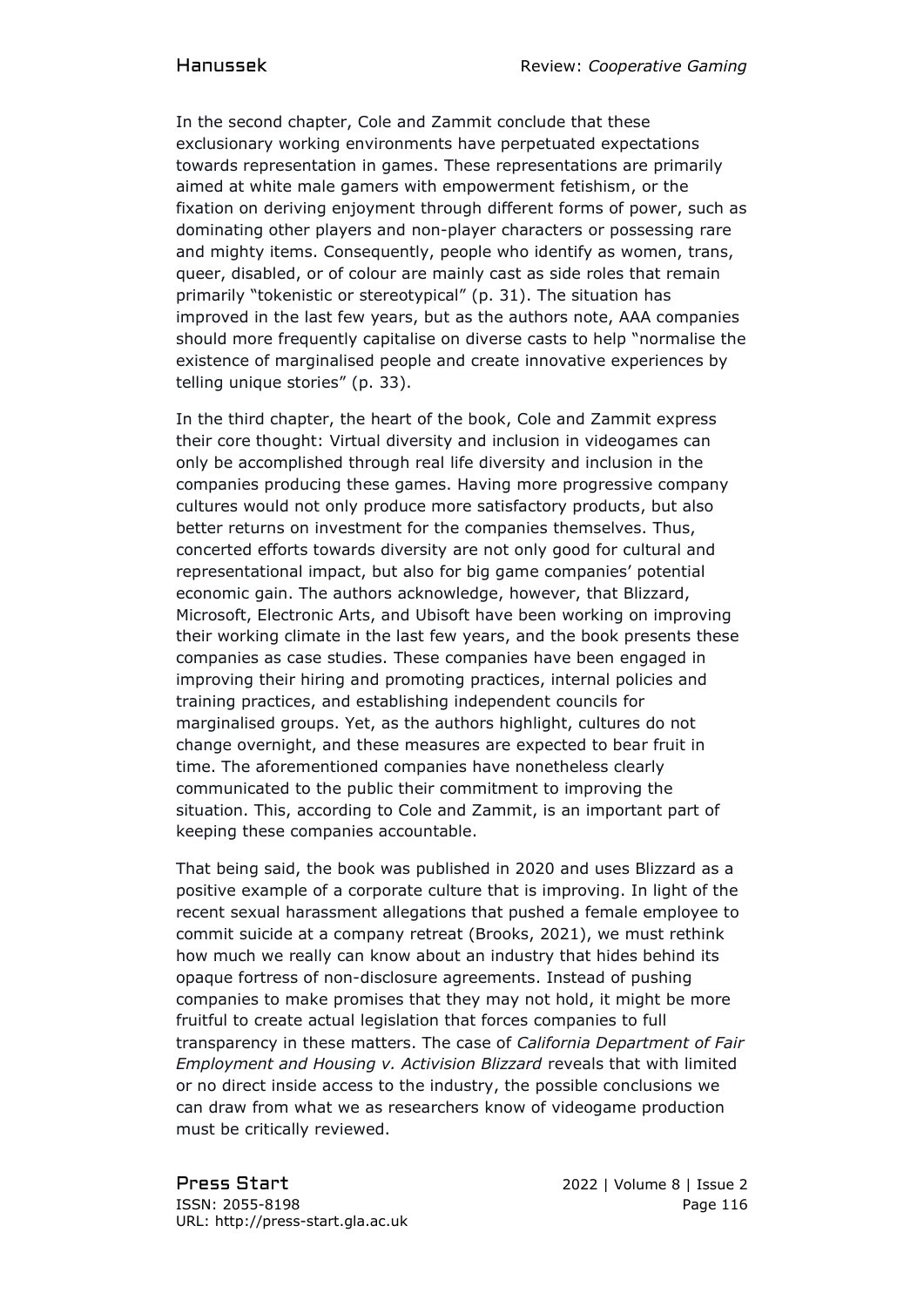The fourth chapter addresses game-related events, such as public conventions (like the Electronic Entertainment Expo) and academic conferences (like the Digital Games Research Association), and organisers' responsibility to be more thoughtful about whom they invite and employ to enable an inclusive setting. The authors emphasize that codes of ethics should be enforced, and regardless of financial considerations, organisers should always be "aware of the ways [they] can make an event accessible" (p. 69).

The concluding chapter of the book optimistically reviews recent developments in the industry. Yet, Cole and Zammit admit that it is difficult to predict how trends will develop considering how quickly the industry changes. However, they feel positively about substantial progress regarding diversity and inclusion in the future, provided companies and communities remain committed to their goals and enable sustainable results.

Overall, Cole and Zammit provide an overdue review and assessment of the conditions regarding diversity and inclusion in the game industry: past and present. Their book continues the movement of critical investigations in game studies seen in earlier publications addressing game production and consumption (e.g., Dyer-Witheford & de Peuter, 2009; Gray, 2020; Paul, 2018). Thanks to its accessible written style and form, *Cooperative Gaming* provides an excellent introduction to the topic in a straightforward and approachable manner for a variety of interested audiences, such as academics, game developers, and the public. The authors' non-profit Represent Me has become one of the industry's most active queer-focused diversity organisations. The authors' expertise and experience on the subject is built on an impressive examination of the issues marginalised groups face and shines throughout the book.

Unfortunately, the quantitative strength of the book is, at times, also its biggest weakness. The authors tend to present statistics with little context and do not always give details on the methodology of the studies they refer to. Contextualizing the data a little more or adding footnotes would have allowed for more transparency. In addition, it feels at times like if the data presented is used as novel insight while in fact, studies from the last two decades have already focused on representation in videogames and have come to similar conclusions, namely that misrepresentation of marginalised groups is omnipresent (Ivory, 2006; Malkowski & Russworm, 2017; Šisler, 2008). Instead, we need studies that interrogate the emotional impact that misrepresentation has on marginalised groups to find solutions that help us challenge harmful stereotypes. Additionally, I would have liked to hear a bit more on the historical context of early videogame marketing strategies. For example, we are informed that marketing campaigns in the 1970s and 1980s labelled videogames as "toys for white boys," which pushed girls and women out of gaming. Yet, the authors do not

ISSN: 2055-8198 Page 117 URL: http://press-start.gla.ac.uk

Press Start 2022 | Volume 8 | Issue 2